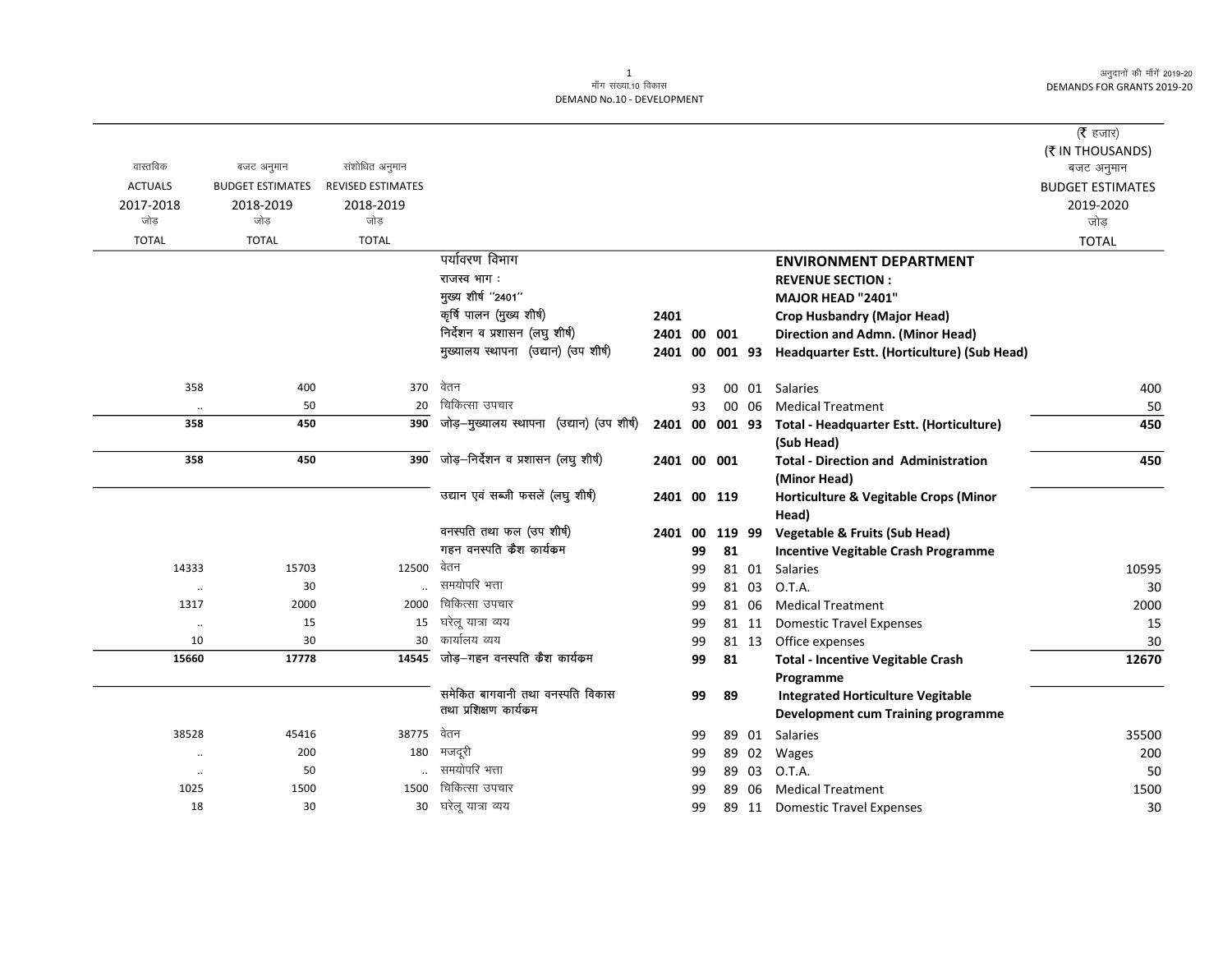| ( $\bar{\tau}$ हजार)<br>(₹ IN THOUSANDS)<br>बजट अनुमान<br><b>BUDGET ESTIMATES</b><br>2019-2020<br>जोड़ |
|--------------------------------------------------------------------------------------------------------|
|                                                                                                        |
|                                                                                                        |
|                                                                                                        |
|                                                                                                        |
|                                                                                                        |
|                                                                                                        |
| <b>TOTAL</b>                                                                                           |
| 2000                                                                                                   |
| 39280                                                                                                  |
|                                                                                                        |
|                                                                                                        |
| 51950                                                                                                  |
|                                                                                                        |
|                                                                                                        |
|                                                                                                        |
| 44000                                                                                                  |
| 10                                                                                                     |
| 1500                                                                                                   |
| 10                                                                                                     |
| 50                                                                                                     |
| 45570                                                                                                  |
|                                                                                                        |
| 45570                                                                                                  |
| 4100                                                                                                   |
|                                                                                                        |
| 101620                                                                                                 |
|                                                                                                        |
|                                                                                                        |
|                                                                                                        |
| 900                                                                                                    |
|                                                                                                        |
| 900                                                                                                    |
|                                                                                                        |
|                                                                                                        |
|                                                                                                        |
| 32000                                                                                                  |
| 20                                                                                                     |
|                                                                                                        |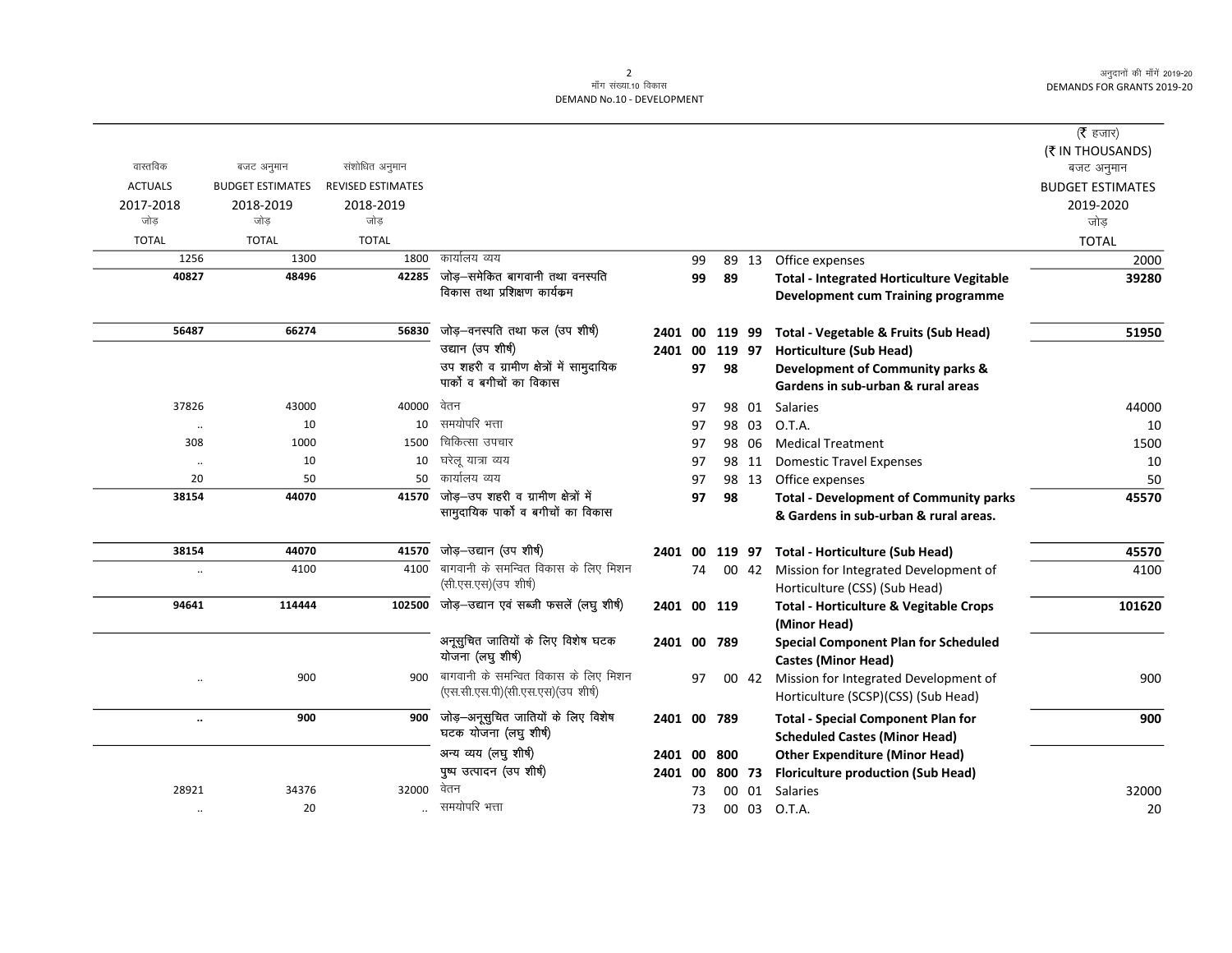$\overline{\phantom{0}}$ 

|                                                 |                                         |                                                                                                                                                                                                                    |                                                                                   |               |                                                                                                                                                       |                                                                                                                                                                                                                                                |                                                                                                   | वास्तविक                                                                   |
|-------------------------------------------------|-----------------------------------------|--------------------------------------------------------------------------------------------------------------------------------------------------------------------------------------------------------------------|-----------------------------------------------------------------------------------|---------------|-------------------------------------------------------------------------------------------------------------------------------------------------------|------------------------------------------------------------------------------------------------------------------------------------------------------------------------------------------------------------------------------------------------|---------------------------------------------------------------------------------------------------|----------------------------------------------------------------------------|
|                                                 |                                         |                                                                                                                                                                                                                    |                                                                                   |               |                                                                                                                                                       | <b>REVISED ESTIMATES</b>                                                                                                                                                                                                                       | <b>BUDGET ESTIMATES</b>                                                                           | <b>ACTUALS</b>                                                             |
|                                                 |                                         |                                                                                                                                                                                                                    |                                                                                   |               |                                                                                                                                                       |                                                                                                                                                                                                                                                |                                                                                                   | 2017-2018                                                                  |
|                                                 |                                         |                                                                                                                                                                                                                    |                                                                                   |               |                                                                                                                                                       |                                                                                                                                                                                                                                                |                                                                                                   | जोड                                                                        |
|                                                 |                                         |                                                                                                                                                                                                                    |                                                                                   |               |                                                                                                                                                       |                                                                                                                                                                                                                                                |                                                                                                   | <b>TOTAL</b>                                                               |
|                                                 |                                         |                                                                                                                                                                                                                    | 73                                                                                |               |                                                                                                                                                       |                                                                                                                                                                                                                                                |                                                                                                   | 423                                                                        |
|                                                 |                                         |                                                                                                                                                                                                                    | 73                                                                                |               |                                                                                                                                                       |                                                                                                                                                                                                                                                |                                                                                                   |                                                                            |
|                                                 |                                         |                                                                                                                                                                                                                    | 73                                                                                |               |                                                                                                                                                       |                                                                                                                                                                                                                                                |                                                                                                   | 17                                                                         |
|                                                 |                                         |                                                                                                                                                                                                                    | 73                                                                                |               |                                                                                                                                                       |                                                                                                                                                                                                                                                |                                                                                                   | 2809                                                                       |
|                                                 |                                         |                                                                                                                                                                                                                    |                                                                                   |               |                                                                                                                                                       |                                                                                                                                                                                                                                                | 40456                                                                                             | 32170                                                                      |
| <b>Total - Other Expenditure (Minor Head)</b>   |                                         |                                                                                                                                                                                                                    |                                                                                   |               | जोड़–अन्य व्यय (लघु शीर्ष)                                                                                                                            | 44560                                                                                                                                                                                                                                          | 40456                                                                                             | 32170                                                                      |
| <b>TOTAL - MAJOR HEAD"2401"</b>                 |                                         |                                                                                                                                                                                                                    |                                                                                   | 2401          | जोड़-मुख्य शीर्ष "2401"                                                                                                                               | 148350                                                                                                                                                                                                                                         | 156250                                                                                            | 127169                                                                     |
| MAJOR HEAD "2501"                               |                                         |                                                                                                                                                                                                                    |                                                                                   |               | मुख्य शीर्ष "2501"                                                                                                                                    |                                                                                                                                                                                                                                                |                                                                                                   |                                                                            |
|                                                 |                                         |                                                                                                                                                                                                                    |                                                                                   | 2501          | ग्रामीण विकास के लिये विशेष कार्यक्रम                                                                                                                 |                                                                                                                                                                                                                                                |                                                                                                   |                                                                            |
|                                                 |                                         |                                                                                                                                                                                                                    |                                                                                   |               | (मुख्य शीर्ष)                                                                                                                                         |                                                                                                                                                                                                                                                |                                                                                                   |                                                                            |
|                                                 |                                         |                                                                                                                                                                                                                    |                                                                                   |               | समेकित ग्रामीण उर्जा योजना कार्यकम (उप                                                                                                                |                                                                                                                                                                                                                                                |                                                                                                   |                                                                            |
| Programme (Sub Major Head)                      |                                         |                                                                                                                                                                                                                    |                                                                                   |               | मुख्य शीर्ष)                                                                                                                                          |                                                                                                                                                                                                                                                |                                                                                                   |                                                                            |
| <b>Project Implementation (Minor Head)</b>      |                                         |                                                                                                                                                                                                                    |                                                                                   |               | परियोजना कार्यान्वयन (लघु शीर्ष)                                                                                                                      |                                                                                                                                                                                                                                                |                                                                                                   |                                                                            |
| <b>Grant-in-aid to Mahatma Gandhi Institute</b> |                                         |                                                                                                                                                                                                                    |                                                                                   |               | जलवायु परिवर्तन से जूझने के लिए महात्मा                                                                                                               |                                                                                                                                                                                                                                                |                                                                                                   |                                                                            |
| for combating climate change (MGICCC)           |                                         |                                                                                                                                                                                                                    |                                                                                   |               |                                                                                                                                                       |                                                                                                                                                                                                                                                |                                                                                                   |                                                                            |
| (Sub Head)                                      |                                         |                                                                                                                                                                                                                    |                                                                                   |               |                                                                                                                                                       |                                                                                                                                                                                                                                                |                                                                                                   |                                                                            |
|                                                 |                                         |                                                                                                                                                                                                                    | 96                                                                                |               | सहायता अनुदान-सामान्य                                                                                                                                 | 3000                                                                                                                                                                                                                                           | 3000                                                                                              | 5500                                                                       |
|                                                 |                                         | 00                                                                                                                                                                                                                 | 96                                                                                |               | पूंजीगत परिसम्पतियो के सृजन के लिए                                                                                                                    |                                                                                                                                                                                                                                                | $\cdot$ .                                                                                         |                                                                            |
|                                                 |                                         |                                                                                                                                                                                                                    |                                                                                   |               | अनुदान                                                                                                                                                |                                                                                                                                                                                                                                                |                                                                                                   |                                                                            |
| Grants-in-aid-Salaries                          |                                         |                                                                                                                                                                                                                    | 96                                                                                |               | सहायता अनुदान–वेतन                                                                                                                                    | 50000                                                                                                                                                                                                                                          | 50000                                                                                             | 46405                                                                      |
| <b>Total: Grant-in-aid to Mahatma Gandhi</b>    |                                         |                                                                                                                                                                                                                    |                                                                                   |               | जोड़—जलवायु परिवर्तन से जूझने के लिए                                                                                                                  | 53000                                                                                                                                                                                                                                          | 53000                                                                                             | 51905                                                                      |
| Institute for combating climate change          |                                         |                                                                                                                                                                                                                    |                                                                                   |               |                                                                                                                                                       |                                                                                                                                                                                                                                                |                                                                                                   |                                                                            |
| (MGICCC) (Sub Head)                             |                                         |                                                                                                                                                                                                                    |                                                                                   |               |                                                                                                                                                       |                                                                                                                                                                                                                                                |                                                                                                   |                                                                            |
| <b>Total - Project Implementation (Minor</b>    |                                         |                                                                                                                                                                                                                    |                                                                                   |               | जोड़-परियोजना कार्यान्वयन (लघु शीर्ष)                                                                                                                 | 53000                                                                                                                                                                                                                                          | 53000                                                                                             | 51905                                                                      |
| Head)                                           |                                         |                                                                                                                                                                                                                    |                                                                                   |               |                                                                                                                                                       |                                                                                                                                                                                                                                                |                                                                                                   |                                                                            |
| <b>Total - Integrated Rural Energy Planning</b> |                                         |                                                                                                                                                                                                                    |                                                                                   |               | जोड़—समेकित ग्रामीण उर्जा योजना                                                                                                                       |                                                                                                                                                                                                                                                | 53000                                                                                             | 51905                                                                      |
|                                                 |                                         |                                                                                                                                                                                                                    |                                                                                   |               |                                                                                                                                                       |                                                                                                                                                                                                                                                |                                                                                                   |                                                                            |
| Programme (Sub Major Head)                      |                                         |                                                                                                                                                                                                                    |                                                                                   |               |                                                                                                                                                       |                                                                                                                                                                                                                                                |                                                                                                   |                                                                            |
| TOTAL - MAJOR HEAD"2501"                        |                                         |                                                                                                                                                                                                                    |                                                                                   | 2501          | जोड़-मुख्य शीर्ष "2501"                                                                                                                               | 53000                                                                                                                                                                                                                                          | 53000                                                                                             | 51905                                                                      |
|                                                 | <b>Integrated Rural Energy Planning</b> | <b>Medical Treatment</b><br><b>Domestic Travel Expenses</b><br>Office expenses<br><b>Special programme for Rural Development</b><br>(Major Head)<br>Grants-in-aid-General<br>Grants for creation of capital assets | 00 06<br>00 11<br>00 13<br>00 21 Supplies & Materials<br>00 31<br>35<br>00<br>-36 | 105<br>105 96 | 2401 00 800 73 Total - Floriculture production (Sub Head)<br>2401 00 800<br>2501 04<br>2501 04<br>2501 04<br>2501 04 105 96<br>2501 04 105<br>2501 04 | चिकित्सा उपचार<br>घरेलू यात्रा व्यय<br>कार्यालय व्यय<br>आपूर्ति तथा सामग्री<br>जोड़-पुष्प उत्पादन (उप शीर्ष)<br>गॉधी संस्थान को सहायता अनुदान (उप<br>शीर्ष)<br>महात्मा गाँधी संस्थान को सहायता अनुदान<br>(उपशीर्ष)<br>कार्यकम (उप मुख्य शीर्ष) | संशोधित अनुमान<br>2018-2019<br>जोड<br><b>TOTAL</b><br>1500<br>10<br>50<br>11000<br>44560<br>53000 | बजट अनुमान<br>2018-2019<br>जोड<br><b>TOTAL</b><br>1000<br>10<br>50<br>5000 |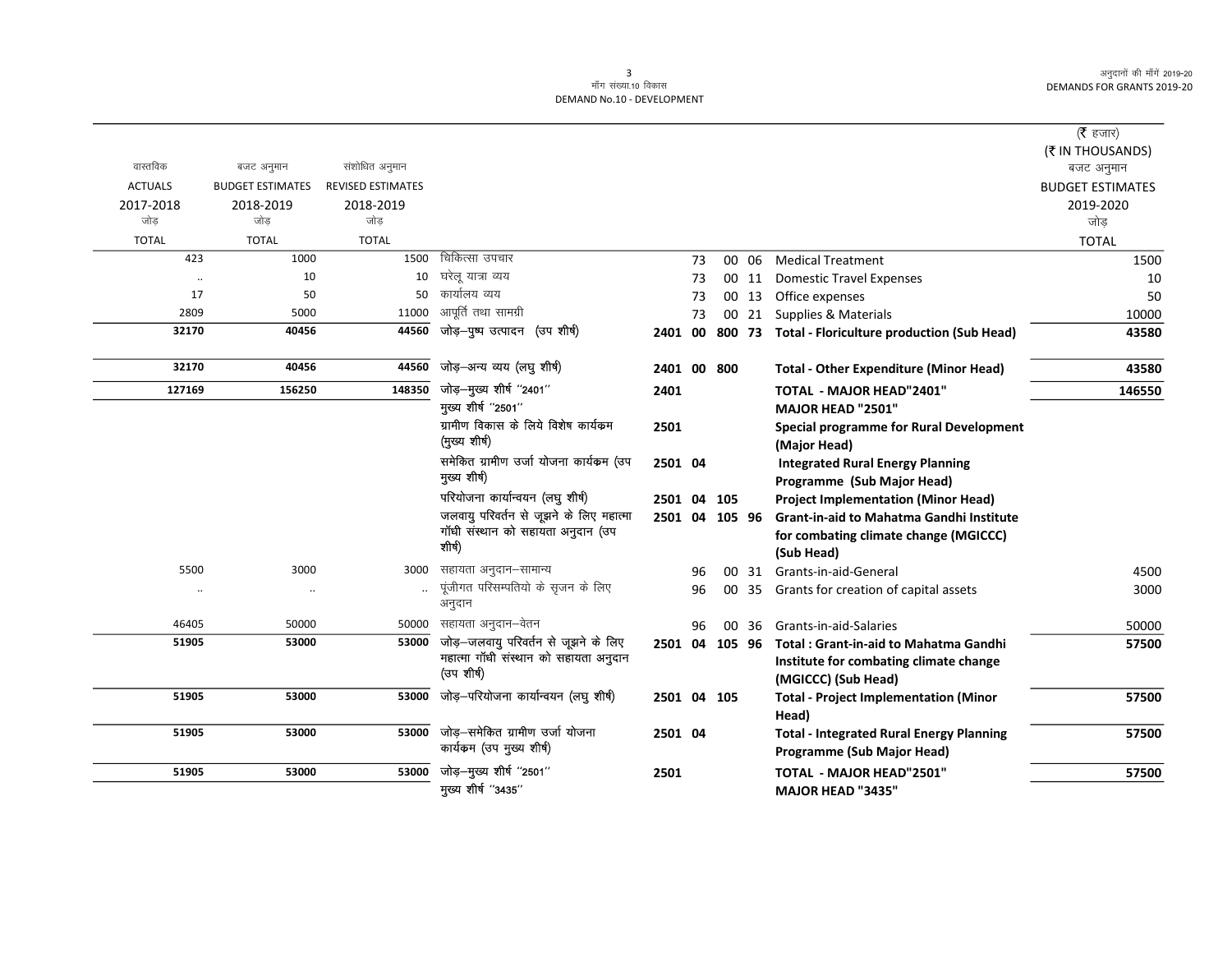$\overline{\phantom{0}}$ 

# 4<br>माँग संख्या.10 विकास

#### DEMAND No.10 - DEVELOPMENT

|                |                         |                          |                                                                                               |                |    |                |       |                                                                                                                   | ( $\bar{\tau}$ हजार)    |
|----------------|-------------------------|--------------------------|-----------------------------------------------------------------------------------------------|----------------|----|----------------|-------|-------------------------------------------------------------------------------------------------------------------|-------------------------|
|                |                         |                          |                                                                                               |                |    |                |       |                                                                                                                   | (₹ IN THOUSANDS)        |
| वास्तविक       | बजट अनुमान              | संशोधित अनुमान           |                                                                                               |                |    |                |       |                                                                                                                   | बजट अनुमान              |
| <b>ACTUALS</b> | <b>BUDGET ESTIMATES</b> | <b>REVISED ESTIMATES</b> |                                                                                               |                |    |                |       |                                                                                                                   | <b>BUDGET ESTIMATES</b> |
| 2017-2018      | 2018-2019               | 2018-2019                |                                                                                               |                |    |                |       |                                                                                                                   | 2019-2020               |
| जोड            | जोड                     | जोड                      |                                                                                               |                |    |                |       |                                                                                                                   | जोड                     |
| <b>TOTAL</b>   | <b>TOTAL</b>            | <b>TOTAL</b>             |                                                                                               |                |    |                |       |                                                                                                                   | <b>TOTAL</b>            |
|                |                         |                          | पारिस्थतिकी एवं पर्यावरण (मुख्य शीर्ष)                                                        | 3435           |    |                |       | <b>Ecology &amp; Environment (Major Head)</b>                                                                     |                         |
|                |                         |                          | वातावरणीय अनुसंधान एवं परिस्थिकीय                                                             | 3435 03        |    |                |       | <b>Environmental Research and Ecological</b>                                                                      |                         |
|                |                         |                          | पुनर्योजन (उप मुख्य शीर्ष)                                                                    |                |    |                |       | <b>Regeneration (Sub Major Head)</b>                                                                              |                         |
|                |                         |                          | अनुसंधान एवं परिस्थिकीय पुनर्योजन (लघु                                                        | 3435 03 103    |    |                |       | <b>Research and Ecological Regeneration</b>                                                                       |                         |
|                |                         |                          | शीर्ष)                                                                                        |                |    |                |       | (Minor Head)                                                                                                      |                         |
|                |                         |                          | स्कूलो/कालिजो मे पारिस्थितिकी क्लब<br>(उप शीर्ष)                                              |                |    | 3435 03 103 88 |       | Eco Clubs in Schools / Colleges (Sub Head)                                                                        |                         |
| 33356          | 40000                   | 35000                    | अन्य प्रभार                                                                                   |                | 88 |                | 00 50 | Other Charges                                                                                                     | 40000                   |
| 33356          | 40000                   | 35000                    | जोड़–स्कूलो/कालिजो मे पारिस्थितिकी<br>क्लब (उप शीर्ष)                                         | 3435 03 103 88 |    |                |       | Total - Eco Clubs in Schools / Colleges (Sub<br>Head)                                                             | 40000                   |
|                |                         |                          | गैर सरकारी संगठनों को वातावरण के<br>विकास रक्षण एवं परिरक्षण के लिए सहायता<br>(उप शीर्ष)      | 3435 03 103 87 |    |                |       | Assistance to NGOs in the promotion,<br>conservation and preservation of<br>environment (Sub Head)                |                         |
| 100            | 2000                    |                          | 1700 अन्य प्रभार                                                                              |                | 87 |                | 00 50 | <b>Other Charges</b>                                                                                              | 2000                    |
| 100            | 2000                    | 1700                     | जोड़—गैर सरकारी संगठनों को वातावरण<br>के विकास रक्षण एवं परिरक्षण के लिए<br>सहायता (उप शीर्ष) | 3435 03 103 87 |    |                |       | <b>Total - Assistance to NGOs in the</b><br>promotion, conservation and preservation<br>of environment (Sub Head) | 2000                    |
|                |                         |                          | वातावरणीय आंकड़ों का उत्पादन सर्वेक्षण,<br>अनुसंधान प्रयोजन तथा अन्य गतिविधिया<br>(उप शीर्ष)  | 3435 03 103 86 |    |                |       | <b>Environment Data Generation, Survey,</b><br><b>Research Project and other activities (Sub</b><br>Head)         |                         |
| 692            | 13700                   | 2200                     | व्यावसायिक सेवायें                                                                            |                | 86 |                | 00 28 | <b>Professional Services</b>                                                                                      | 3000                    |
| 692            | 13700                   | 2200                     | जोड़–वातावरणीय आंकड़ों का उत्पादन                                                             | 3435 03 103 86 |    |                |       | <b>Total - Environment Data Generation,</b>                                                                       | 3000                    |
|                |                         |                          | सर्वेक्षण, अनुसंधान प्रयोजन तथा अन्य<br>गतिविधिया (उप शीर्ष)                                  |                |    |                |       | Survey, Research Project and other<br>activities (Sub Head)                                                       |                         |
|                |                         |                          | समेकित कचरा प्रबंधन (उप शीर्ष)                                                                | 3435 03 103 84 |    |                |       | Integrated Waste management (Sub Head)                                                                            |                         |
|                | 1000                    |                          | 300 अन्य प्रभार                                                                               |                | 84 |                |       | 00 50 Other Charges                                                                                               | 1000                    |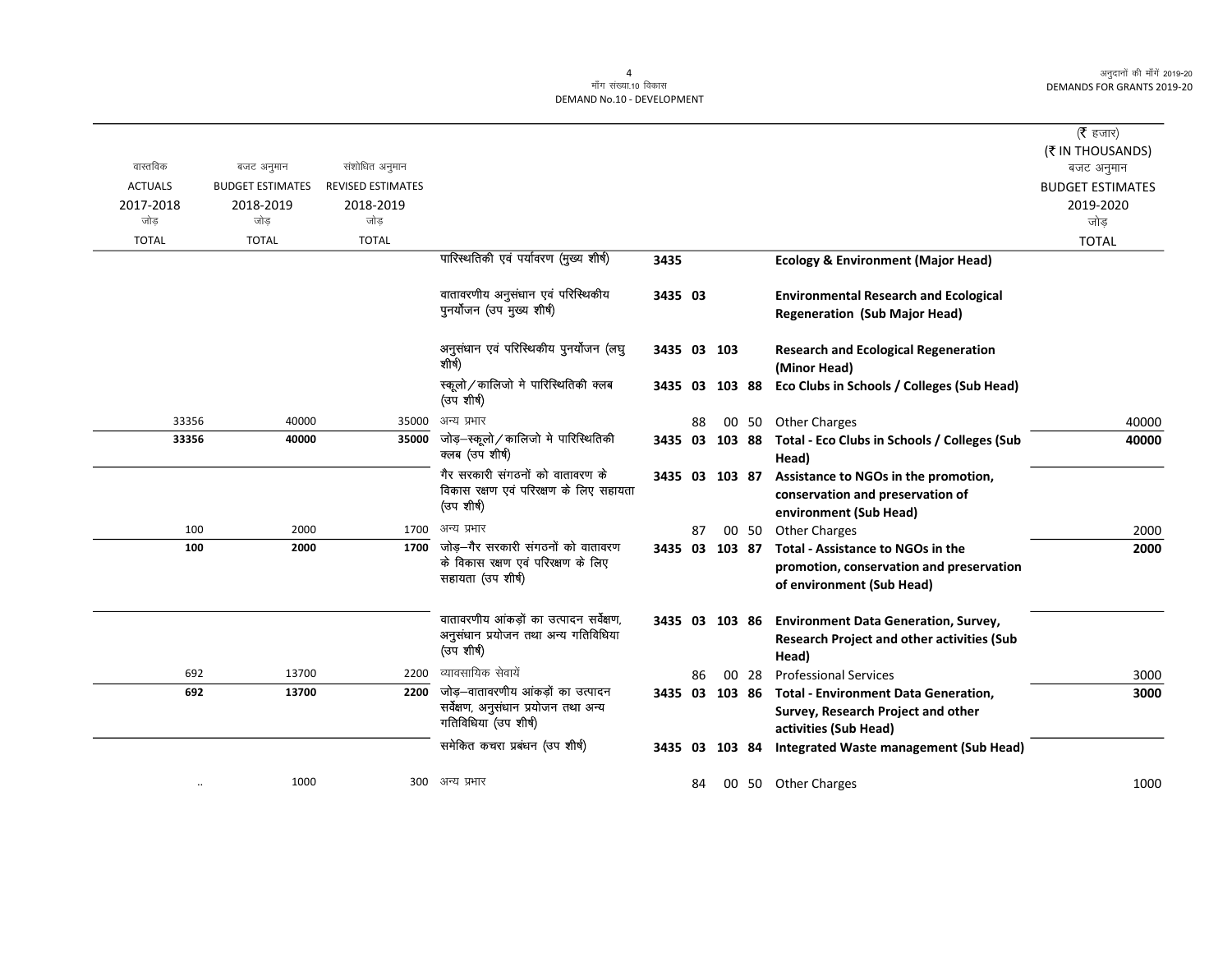| ( $\bar{\tau}$ हजार)<br>(₹ IN THOUSANDS)    |                                                                                                                   |       |        |    |                |                                                                                                             | संशोधित अनुमान                               |                                             | वास्तविक                           |
|---------------------------------------------|-------------------------------------------------------------------------------------------------------------------|-------|--------|----|----------------|-------------------------------------------------------------------------------------------------------------|----------------------------------------------|---------------------------------------------|------------------------------------|
| बजट अनुमान                                  |                                                                                                                   |       |        |    |                |                                                                                                             |                                              | बजट अनुमान                                  |                                    |
| <b>BUDGET ESTIMATES</b><br>2019-2020<br>जोड |                                                                                                                   |       |        |    |                |                                                                                                             | <b>REVISED ESTIMATES</b><br>2018-2019<br>जोड | <b>BUDGET ESTIMATES</b><br>2018-2019<br>जोड | <b>ACTUALS</b><br>2017-2018<br>जोड |
| <b>TOTAL</b>                                |                                                                                                                   |       |        |    |                |                                                                                                             | <b>TOTAL</b>                                 | <b>TOTAL</b>                                | <b>TOTAL</b>                       |
| 1000                                        | <b>Total - Integrated Waste management</b><br>(Sub Head)                                                          |       |        |    | 3435 03 103 84 | जोड़-समेकित कचरा प्रबंधन (उप शीर्ष)                                                                         | 300                                          | 1000                                        | $\ddotsc$                          |
| 46000                                       | <b>Total - Research and Ecological</b><br><b>Regeneration (Minor Head)</b>                                        |       |        |    | 3435 03 103    | जोड़- अनुसंधान एवं परिस्थिकीय पुनर्योजन<br>(लघु शीर्ष)                                                      | 39200                                        | 56700                                       | 34148                              |
|                                             | <b>Special Component Plan for Scheduled</b><br><b>Castes (Minor Head)</b>                                         |       |        |    | 3435 03 789    | अनूसुचित जातियों के लिए विशेष घटक<br>योजना (लघु शीर्ष)                                                      |                                              |                                             |                                    |
|                                             | Assistance to NGOs in the promotion,<br><b>Conservation and preservation of</b><br>environment (SCSP) (Sub Head)  |       |        |    | 3435 03 789 99 | गैर सरकारी संगठनों को वातावरण के<br>विकास रक्षण एवं परिरक्षण के लिए सहायता<br>(एस.सी.एस.पी) (उप शीर्ष)      |                                              |                                             |                                    |
| 200                                         | <b>Other Charges</b>                                                                                              | 00 50 |        | 99 |                | अन्य प्रभार                                                                                                 | 100                                          | 200                                         |                                    |
| 200                                         | Total - Assistance to NGOs in the<br>promotion, Conservation and preservation<br>of environment (SCSP) (Sub Head) |       |        |    | 3435 03 789 99 | जोड़—गैर सरकारी संगठनों को वातावरण<br>के विकास रक्षण एवं परिरक्षण के लिए<br>सहायता (एस.सी.एस.पी) (उप शीर्ष) | 100                                          | 200                                         | $\ddot{\phantom{a}}$               |
| 200                                         | <b>Total - Special Component Plan for</b><br><b>Scheduled Castes (Minor Head)</b>                                 |       |        |    | 3435 03 789    | जोड़- अनूसुचित जातियों के लिए विशेष<br>घटक योजना (लघु शीर्ष)                                                | 100                                          | 200                                         | $\ddot{\phantom{0}}$               |
| 46200                                       | <b>Total - Environmental Research and</b><br><b>Ecological Regeneration (Sub Major Head)</b>                      |       |        |    | 3435 03        | जोड़- वातावरणीय अनुसंधान एवं<br>परिस्थिकीय पुनर्योजन (उप मुख्य शीर्ष)                                       | 39300                                        | 56900                                       | 34148                              |
|                                             | Prevention and control of Pollution (Sub<br>Major Head)                                                           |       |        |    | 3435 04        | प्रदूषण निवारण तथा नियंत्रण (उप मुख्य<br>शीर्ष)                                                             |                                              |                                             |                                    |
|                                             | <b>Other Expenditure (Minor Head)</b>                                                                             |       | 800    |    | 3435 04        | अन्य व्यय (लघु शीर्ष)                                                                                       |                                              |                                             |                                    |
|                                             | <b>Public Environmental awareness and other</b><br>activities (Sub Head)                                          |       |        |    | 3435 04 800 89 | जन पर्यावरण जागरूकता और अन्य<br>गतिविधियां (उप शीर्ष)                                                       |                                              |                                             |                                    |
| 2000                                        | <b>Office Expenses</b>                                                                                            | 00 13 |        | 89 |                | कार्यालय व्यय                                                                                               | 1600                                         | 1600                                        | 665                                |
| 6000                                        | Advertisement & Publicity                                                                                         | 00 26 |        | 89 |                | विज्ञापन व प्रचार                                                                                           | 100                                          | 1400                                        | 496                                |
| 2000                                        | <b>Other Charges</b>                                                                                              | 00 50 |        | 89 |                | अन्य प्रभार                                                                                                 | 900                                          | 1000                                        | 771                                |
| 10000                                       | <b>Total - Public Environmental awareness</b><br>and other activities (Sub Head)                                  |       | 800 89 |    | 3435 04        | जोड़-जन पर्यावरण जागरूकता और अन्य<br>गतिविधियां (उप शीर्ष)                                                  | 2600                                         | 4000                                        | 1932                               |
|                                             | 3435 04 800 84 Department of Environment (Sub Head)                                                               |       |        |    |                | पर्यावरण विभाग (उप शीर्ष)                                                                                   |                                              |                                             |                                    |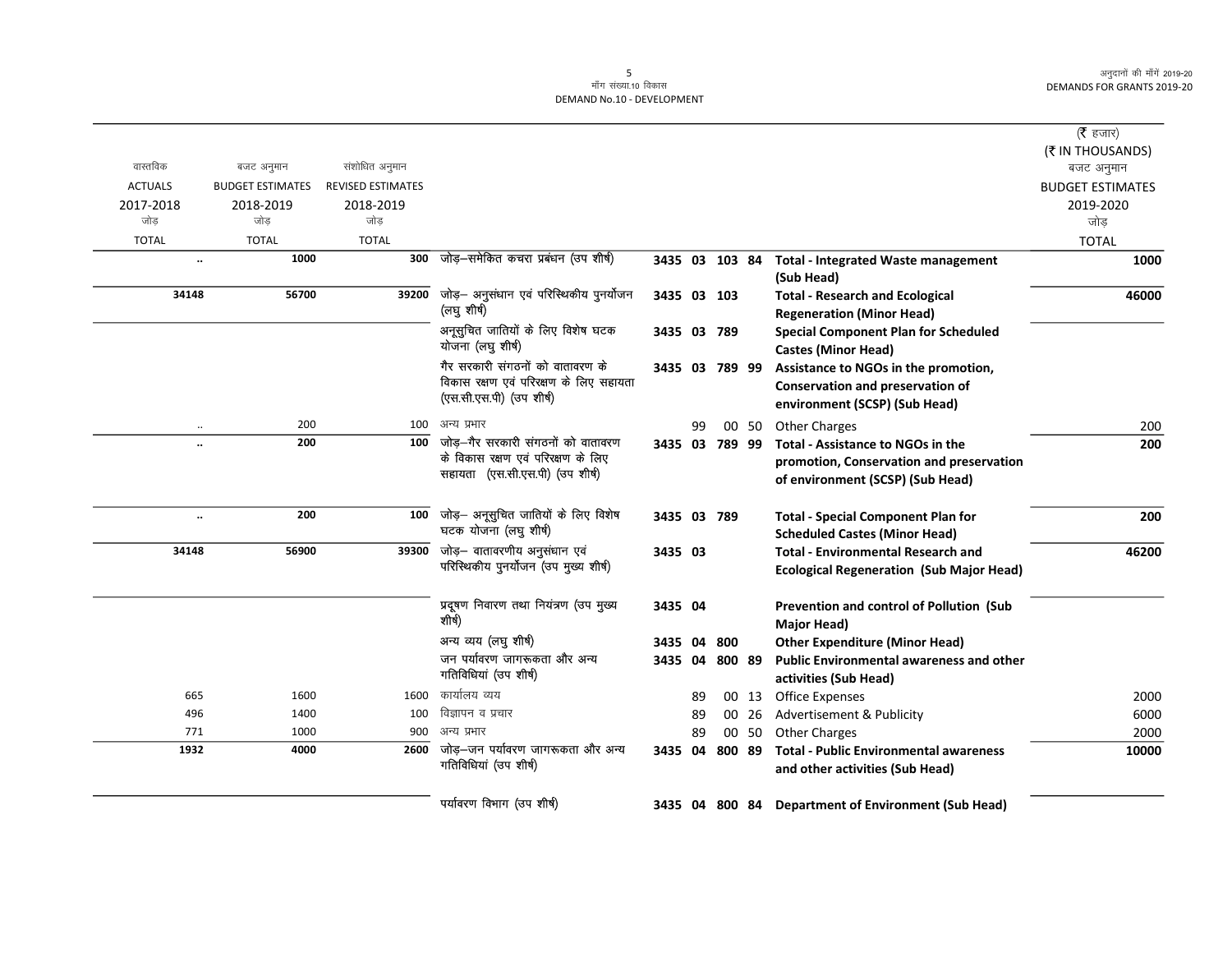|                      |                         |                          |                                            |                |    |        |       |                                                          | (रै हजार)               |
|----------------------|-------------------------|--------------------------|--------------------------------------------|----------------|----|--------|-------|----------------------------------------------------------|-------------------------|
|                      |                         |                          |                                            |                |    |        |       |                                                          | (₹ IN THOUSANDS)        |
| वास्तविक             | बजट अनुमान              | संशोधित अनुमान           |                                            |                |    |        |       |                                                          | बजट अनुमान              |
| <b>ACTUALS</b>       | <b>BUDGET ESTIMATES</b> | <b>REVISED ESTIMATES</b> |                                            |                |    |        |       |                                                          | <b>BUDGET ESTIMATES</b> |
| 2017-2018            | 2018-2019               | 2018-2019                |                                            |                |    |        |       |                                                          | 2019-2020               |
| जोड                  | जोड                     | जोड                      |                                            |                |    |        |       |                                                          | जोड                     |
| <b>TOTAL</b>         | <b>TOTAL</b>            | <b>TOTAL</b>             |                                            |                |    |        |       |                                                          | <b>TOTAL</b>            |
| 21081                | 25000                   | 25500                    | वेतन                                       |                | 84 |        |       | 00 01 Salaries                                           | 30000                   |
| $\ddot{\phantom{0}}$ | 100                     | 100                      | मजदूरी                                     |                | 84 |        |       | 00 02 Wages                                              | 500                     |
| 680                  | 1000                    | 1250                     | चिकित्सा उपचार                             |                | 84 |        | 00 06 | <b>Medical Treatment</b>                                 | 1000                    |
| 65                   | 150                     | 150                      | घरेलू यात्रा व्यय                          |                | 84 |        | 00 11 | <b>Domestic Travel Expenses</b>                          | 150                     |
| 14                   | 100                     | 100                      | विदेश यात्रा व्यय                          |                | 84 |        | 00 12 | <b>Foreign Travel Expenses</b>                           | 100                     |
| 1662                 | 1900                    | 2150                     | कार्यालय व्यय                              |                | 84 |        | 00 13 | <b>Office Expenses</b>                                   | 1900                    |
| 23502                | 28250                   | 29250                    | जोड़— पर्यावरण विभाग (उप शीर्ष)            | 3435           | 04 | 800 84 |       | <b>Total - Department of Environment (Sub</b>            | 33650                   |
|                      |                         |                          |                                            |                |    |        |       | Head)                                                    |                         |
|                      |                         |                          | प्रदूषण रोकथाम एवं कठिनाई प्रबन्ध (उप      | 3435           | 04 |        |       | 800 82 Pollution Control & Hazard Management             |                         |
|                      |                         |                          | शीर्ष)                                     |                |    |        |       | (Sub Head)                                               |                         |
| 308                  | 1000                    | 500                      | अन्य प्रभार                                |                | 82 |        | 00 50 | <b>Other Charges</b>                                     | 1000                    |
| 308                  | 1000                    | 500                      | जोड़-प्रदूषण रोकथाम एवं कठिनाई प्रबन्ध     | 3435 04        |    | 800 82 |       | <b>Total - Pollution Control &amp; Hazard</b>            | 1000                    |
|                      |                         |                          | (उप शीर्ष)                                 |                |    |        |       | <b>Management (Sub Head)</b>                             |                         |
|                      |                         |                          | पर्यावरण विभाग में तकनीकी तंत्र (उप शीर्ष) |                |    |        |       | 3435 04 800 81 Technical set up in the Deptt. of         |                         |
|                      |                         |                          |                                            |                |    |        |       | <b>Environment (Sub Head)</b>                            |                         |
| 271                  | 2000                    | 1000                     | लघ कार्य                                   |                | 81 |        | 00 27 | Minor works                                              | 2000                    |
| 271                  | 2000                    | 1000                     | जोड़–पर्यावरण विभाग में तकनीकी तंत्र       |                |    |        |       | 3435 04 800 81 Total - Technical set up in the Deptt. of | 2000                    |
|                      |                         |                          | (उप शीर्ष)                                 |                |    |        |       | <b>Environment (Sub Head)</b>                            |                         |
| 26013                | 35250                   | 33350                    | जोड़–अन्य व्यय (लघु शीर्ष)                 | 3435 04        |    | 800    |       | <b>Total - Other Expenditure (Minor Head)</b>            | 46650                   |
| 26013                | 35250                   | 33350                    | जोड़- प्रदूषण निवारण तथा नियंत्रण (उप      | 3435 04        |    |        |       | <b>Total - Prevention and control of Pollution</b>       | 46650                   |
|                      |                         |                          | मुख्य शीर्ष)                               |                |    |        |       | (Sub Major Head)                                         |                         |
|                      |                         |                          | अन्य (उप मुख्य शीर्ष)                      | 3435 60        |    |        |       | <b>Others (Sub Major Head)</b>                           |                         |
|                      |                         |                          | अनूसुचित जातियों के लिए विशेष घटक          | 3435 60 789    |    |        |       | <b>Special Component Plan for Scheduled</b>              |                         |
|                      |                         |                          | योजना (लघु शीर्ष)                          |                |    |        |       | <b>Castes (Minor Head)</b>                               |                         |
|                      |                         |                          | पर्यावरण के सुधार एवं उच्चीकरण में समाज    | 3435 60 789 99 |    |        |       | Involvement of weaker sections of society                |                         |
|                      |                         |                          | के कमजोर वर्ग की सहभागिता (एस.सी.एस.       |                |    |        |       | in improvement and upgradation of the                    |                         |
|                      |                         |                          | पी) (उप शीर्ष)                             |                |    |        |       | <b>Environment (SCSP) (Sub Head)</b>                     |                         |
|                      |                         |                          |                                            |                |    |        |       |                                                          |                         |
| $\cdot\cdot$         | 100                     |                          | 100 अन्य प्रभार                            |                | 99 |        | 00 50 | <b>Other Charges</b>                                     | 100                     |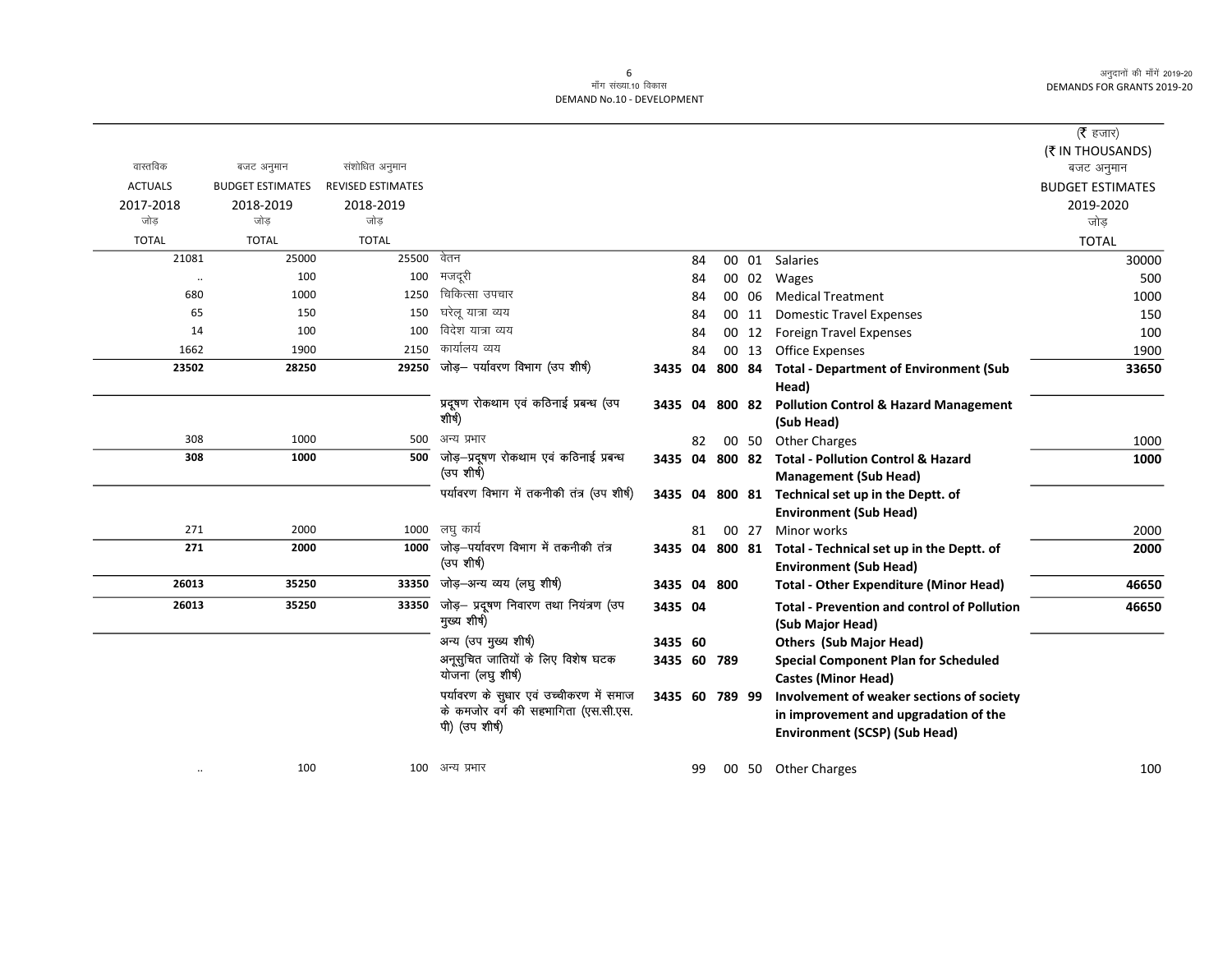$\overline{\phantom{0}}$ 

|                      |                         |                          |                                              |                |    |       |                                                          | (रै हजार)               |
|----------------------|-------------------------|--------------------------|----------------------------------------------|----------------|----|-------|----------------------------------------------------------|-------------------------|
|                      |                         |                          |                                              |                |    |       |                                                          | (₹ IN THOUSANDS)        |
| वास्तविक             | बजट अनुमान              | संशोधित अनुमान           |                                              |                |    |       |                                                          | बजट अनुमान              |
| <b>ACTUALS</b>       | <b>BUDGET ESTIMATES</b> | <b>REVISED ESTIMATES</b> |                                              |                |    |       |                                                          | <b>BUDGET ESTIMATES</b> |
| 2017-2018            | 2018-2019               | 2018-2019                |                                              |                |    |       |                                                          | 2019-2020               |
| जोड                  | जोड                     | जोड                      |                                              |                |    |       |                                                          | जोड़                    |
| <b>TOTAL</b>         | <b>TOTAL</b>            | <b>TOTAL</b>             |                                              |                |    |       |                                                          | <b>TOTAL</b>            |
| $\ddot{\phantom{0}}$ | 100                     | 100                      | जोड़–पर्यावरण के सुधार एवं उच्चीकरण में      | 3435 60 789 99 |    |       | Total - Involvement of weaker sections of                | 100                     |
|                      |                         |                          | समाज के कमजोर वर्ग की सहभागिता (एस.          |                |    |       | society in improvement and upgradation                   |                         |
|                      |                         |                          | सी.एस.पी) (उप शीर्ष)                         |                |    |       | of the Environment (SCSP) (Sub Head)                     |                         |
|                      |                         |                          | दिल्ली उद्यान एवं वाटिका समितियां (एस.सी.    | 3435 60 789 98 |    |       | <b>Delhi Parks and Garden Societies (SCSP)</b>           |                         |
|                      |                         |                          | एस.पी) (उप शीर्ष)                            |                |    |       | (Sub Head)                                               |                         |
| 3000                 | 5000                    | 10000                    | सहायता अनुदान–सामान्य                        |                | 98 |       | 00 31 Grants-in-aid-General                              | 25000                   |
| 3000                 | 5000                    | 10000                    | जोड़–दिल्ली उद्यान एवं वाटिका समितियां       |                |    |       | 3435 60 789 98 Total: Delhi Parks and Garden Societies   | 25000                   |
|                      |                         |                          | (एस.सी.एस.पी) (उप शीर्ष)                     |                |    |       | (SCSP) (Sub Head)                                        |                         |
| 3000                 | 5100                    | 10100                    | जोड़— अनूसुचित जातियों के लिए विशेष          | 3435 60 789    |    |       | <b>Total - Special Component Plan for</b>                | 25100                   |
|                      |                         |                          | घटक योजना (लघु शीर्ष)                        |                |    |       | <b>Scheduled Castes (Minor Head)</b>                     |                         |
|                      |                         |                          | अन्य व्यय (लघु शीर्ष)                        | 3435 60 800    |    |       | <b>Other Expenditure (Minor Head)</b>                    |                         |
|                      |                         |                          | पर्यावरण के सुधार एवं उच्चीकरण में समाज      | 3435 60 800 86 |    |       | Involvement of weaker sections of society                |                         |
|                      |                         |                          | के कमजोर वर्ग की सहभागिता (उप शीर्ष)         |                |    |       | in improvement and upgradation of the                    |                         |
|                      |                         |                          |                                              |                |    |       | <b>Environment (Sub Head)</b>                            |                         |
| $\cdot$ .            | 1000                    | 1000                     | अन्य प्रभार                                  |                | 86 | 00 50 | <b>Other Charges</b>                                     | 1200                    |
| $\ddot{\phantom{a}}$ | 1000                    | 1000                     | जोड़-पर्यावरण के सुधार एवं उच्चीकरण में      | 3435 60 800 86 |    |       | Total - Involvement of weaker sections of                | 1200                    |
|                      |                         |                          | समाज के कमजोर वर्ग की सहभागिता (उप           |                |    |       | society in improvement and upgradation                   |                         |
|                      |                         |                          | शीर्ष)                                       |                |    |       | of the Environment (Sub Head)                            |                         |
|                      |                         |                          | कार्बन केडिट सुविधाएं (जलवायु परिवर्तन)      |                |    |       | 3435 60 800 84 Carbon credit facilities (Climate Change) |                         |
|                      |                         |                          | (उप शीर्ष)                                   |                |    |       | (Sub Head)                                               |                         |
| $\ldots$             | 1000                    |                          | अन्य प्रभार                                  |                | 84 |       | 00 50 Other Charges                                      | 1000                    |
|                      | 1000                    |                          | जोड़-कार्बन केडिट सुविधाएं (जलवायु           | 3435 60 800 84 |    |       | Total - Carbon credit facilities (Climate                | 1000                    |
|                      |                         |                          | परिवर्तन) (उप शीर्ष)                         |                |    |       | Change) (Sub Head)                                       |                         |
|                      |                         |                          | दिल्ली उद्यान एवं वाटिका समितियां (उप        | 3435 60 800 80 |    |       | <b>Delhi Parks and Garden Societies (Sub</b>             |                         |
|                      |                         |                          | शीर्ष)                                       |                |    |       | Head)                                                    |                         |
| 23376                | 40000                   | 97500                    | सहायता अनुदान–सामान्य                        |                | 80 | 00 31 | Grants-in-aid-General                                    | 268000                  |
| 250                  | 3000                    | 3000                     | पूंजीगत परिसम्पतियो के सृजन के लिए<br>अनुदान |                | 80 |       | 00 35 Grants for creation of capital assets              | 5000                    |